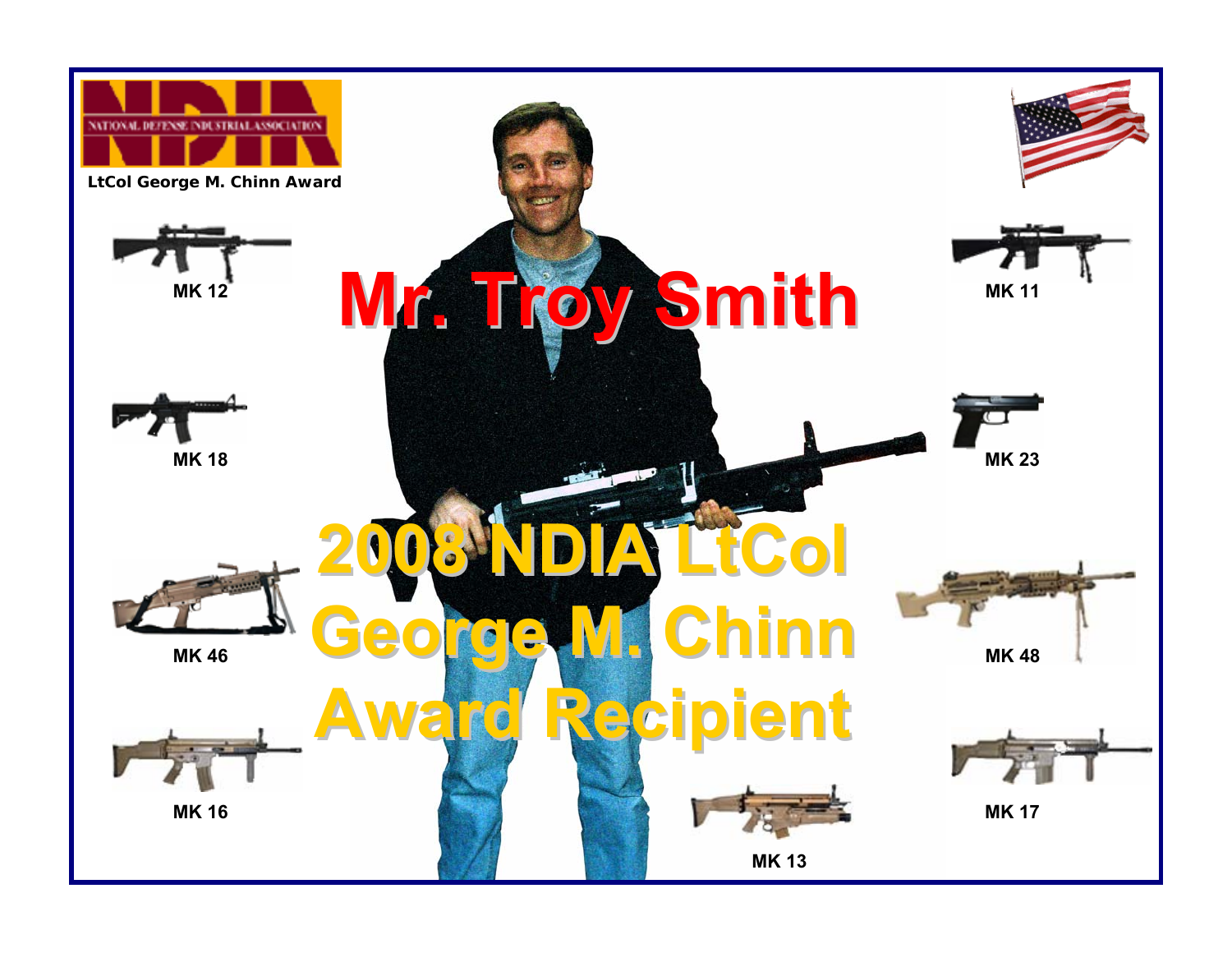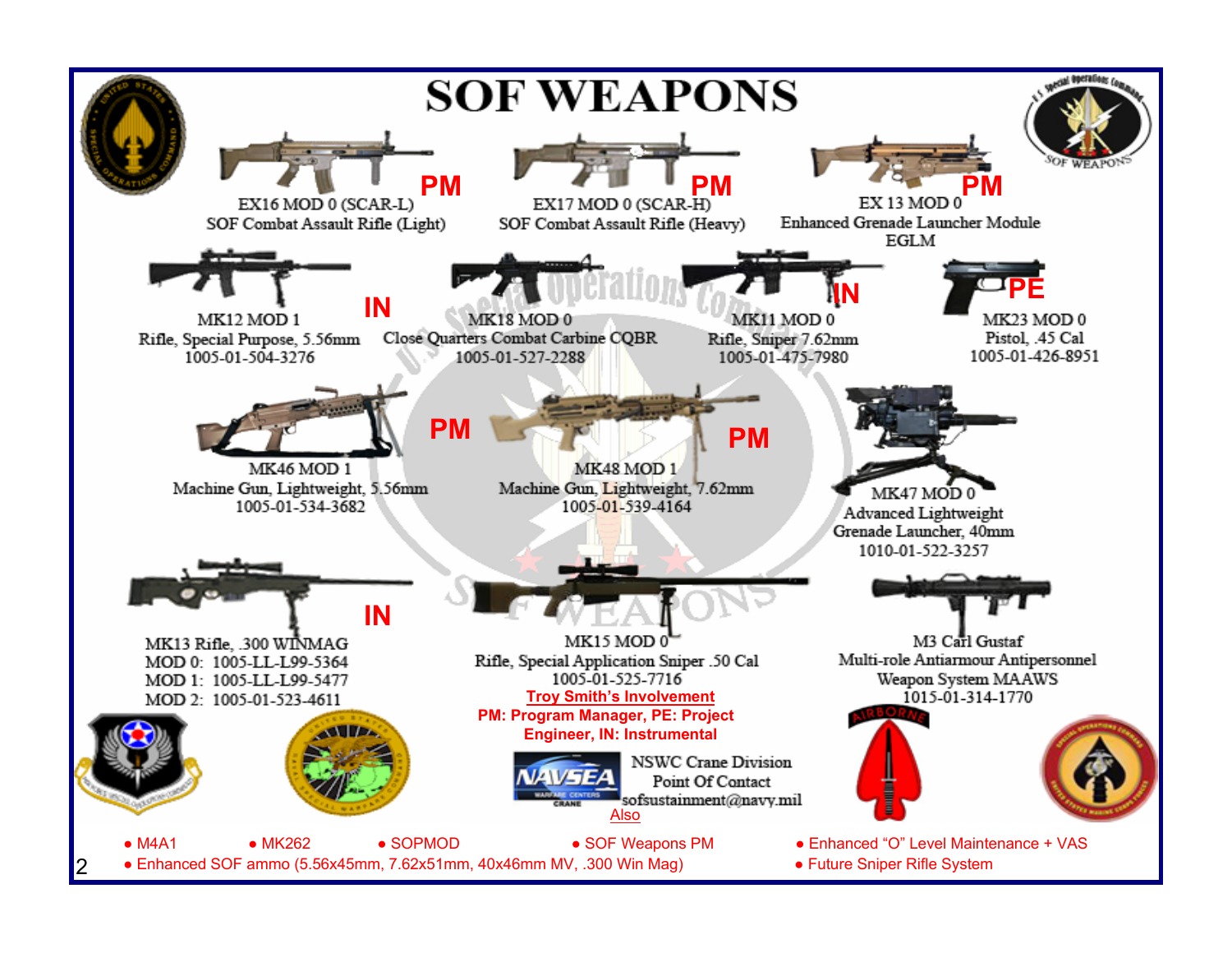

**LtCol George M. Chinn Award**

**Troy Smith Troy Smith Awards and Recognition Awards and Recognition**



**MK 12 MK 11● 2001 USSOCOM "FCT Program of the Year" Award**

**● 2001 "David Packard" Award**

**MK 18**

**● 2003 US Navy Meritorious Civilian Award**

**MK 23**

**● 2004 NDIA OSD Govt "Tester of the Year" Award**

**MK 46 MK 48● 2007 CTO Program "Manager of the Year" Award**



**MK 16**





**MK 17**